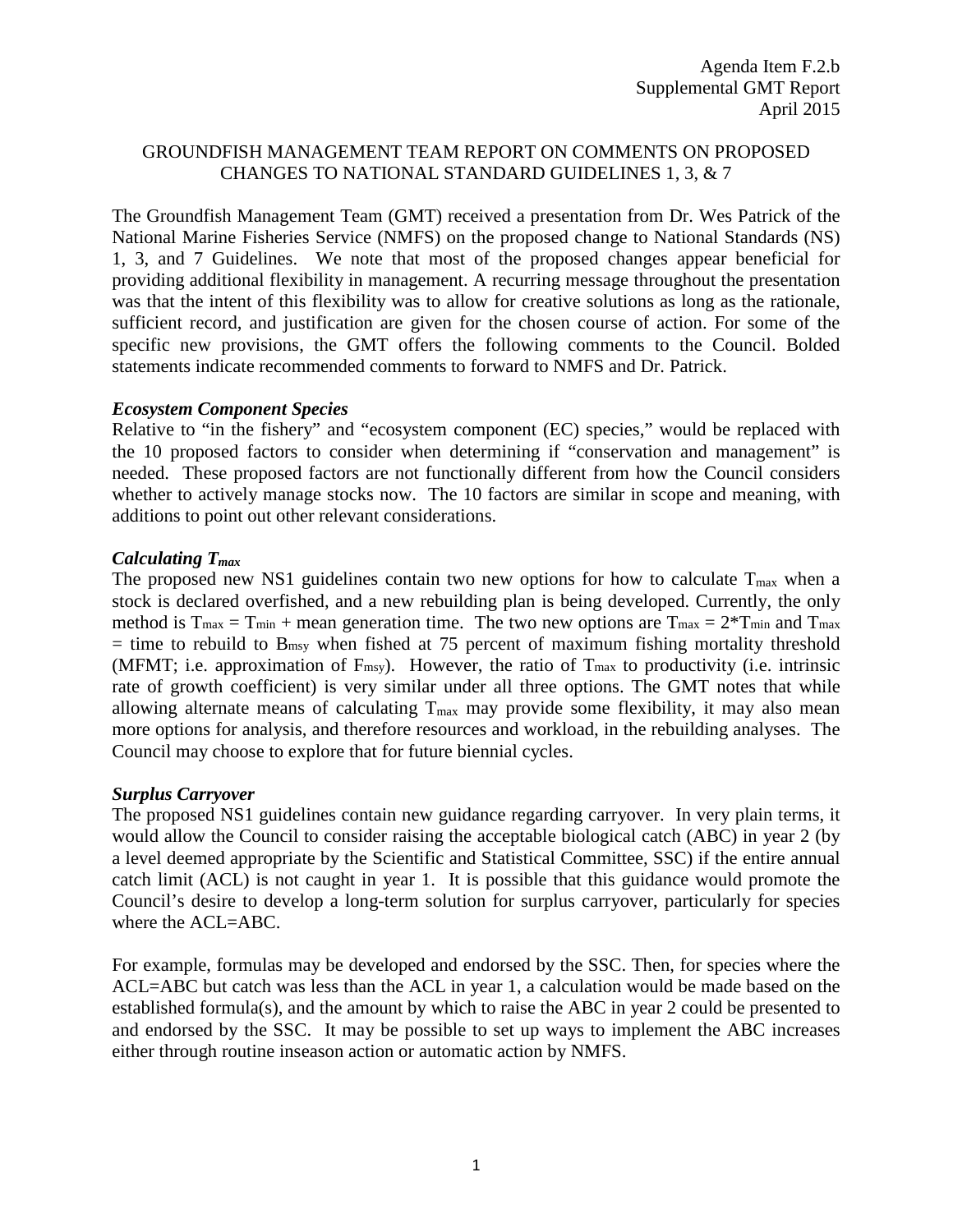**The GMT appreciates the thought put into this proposed guideline and the flexibility it allows.** The Council may want to include this proposed concept as an option when developing improvements to the surplus carryover process. Various other options could be considered for species where attainment is very low (e.g. setting the ACL<ABC for English sole to allow carryover of some amount) or for species with very high attainment (e.g. for petrale sole it may not make sense to lower the ACL for the sole purpose to allow surplus carryover).

### *Rebuilding Progress*

There is also new guidance for determining adequate rebuilding progress. Some of the considerations are very similar to those we already use (e.g. comparing catch to the ACL). **However, we note that the focus on maintaining F<Frebuild is new and may reduce the number of revisions to rebuilding plans necessary in the future.** Currently in our groundfish fishery management plan (FMP), adequate progress toward rebuilding is judged against the probability of achieving T<sub>target</sub> (i.e. probability of less than 50 percent requires revision). The new guidelines suggest that rebuilding plans should focus on  $F$  rates rather than  $T_{\text{target}}$ ,  $T_{\text{max}}$ , etc.

The GMT is currently working with Chantel Wetzel on a rebuilding management strategy evaluation (MSE) to explore the most robust methods for determining progress toward rebuilding. It is our understanding that Chantel is now exploring varying Fs as part of that MSE, which compares what we are doing now to other possible methods (including focusing rebuilding on keeping F<Frebuild). This analysis should provide the basis for Council decisionmaking on the best method for determining progress toward rebuilding.

### *Overfishing Determinations*

The guidelines also would allow for multi-year overfishing determinations. The most recent one year of catch above the overfishing level (OFL) may meet the definition of "overfishing," as it may not jeopardize the stock to produce maximum sustainable yield (MSY) over the long term. Therefore, the Council could consider using the geometric mean of the last three years compared to OFL to determine whether overfishing is occurring. **This approach would be most useful for species where catch is quite variable and circumstances exist where catch may occasionally exceed the OFL despite management controls.** However, this flexibility does not allow for choosing which method (e.g. one-year or three-year comparison) to apply in order to prevent a determination of overfishing. Some additional analyses could be done in the future to identify stocks where the use of a three-year average may be appropriate.

# *Discontinuing Rebuilding Plans*

There is also a new provision for discontinuing rebuilding plans for stocks later determined to never have been overfished (but not yet above B<sub>MSY</sub>). **The GMT notes that discontinuing rebuilding plans while the stock status is still in the precautionary zone would likely mean managing to the 40-10 adjustment (i.e., the default harvest control rule in the FMP for stocks in the precautionary zone).** Harvest specifications set using the 40-10 adjustment may allow more or less catch compared to the rebuilding plan, depending on the level of depletion and the biology of the stock.

# *Phase-In ABC Control Rules*

The new guidance for phase-in of ABC Control Rules allows for slower implementation of either increases or decreases as long as other criteria are met to ensure that overfishing is not occurring. This is similar in philosophy to what we did for yelloweye rockfish in the "ramp-down" in 2007